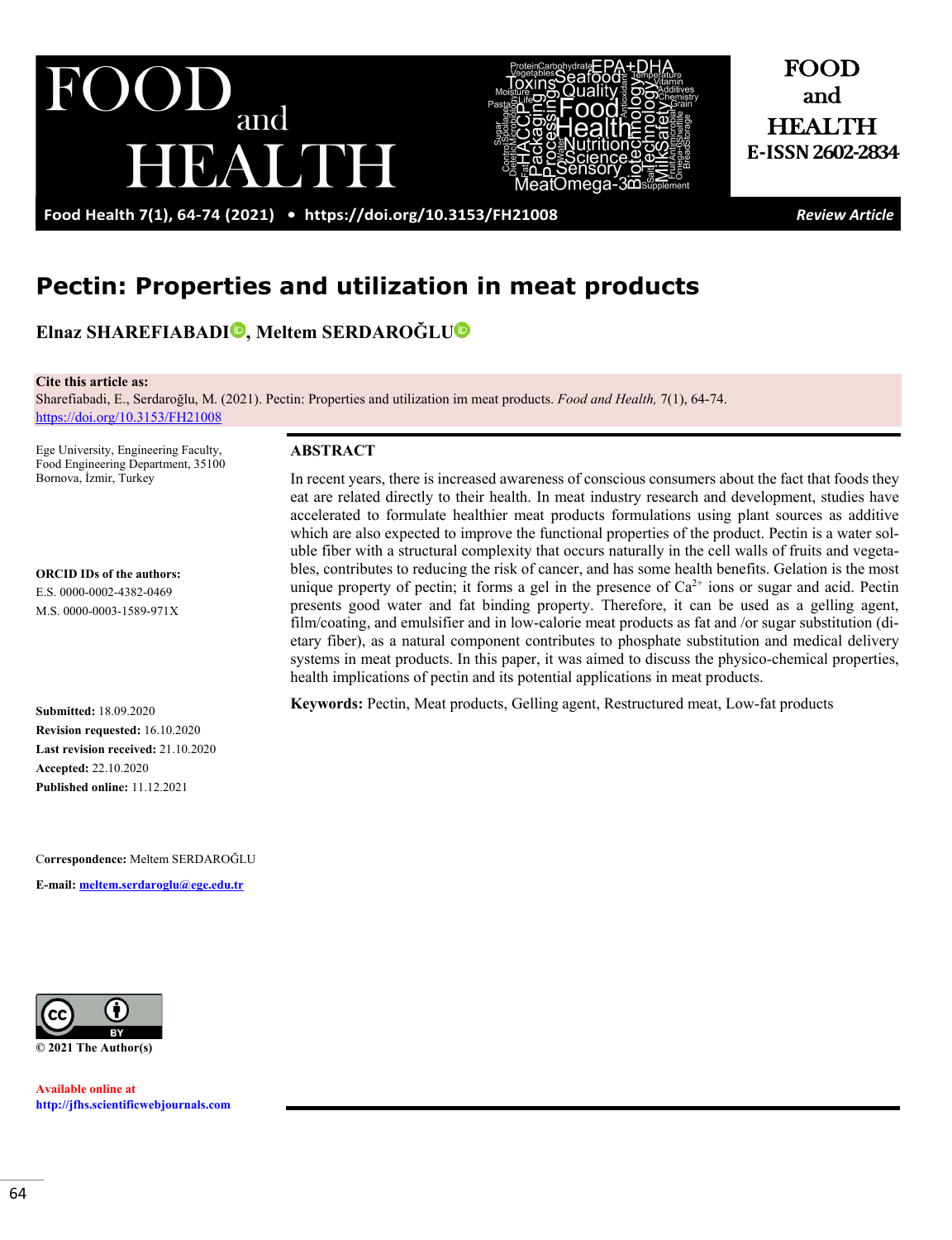# **Introduction**

Pectin is a type of structural fiber found in the primary cell wall and intracellular layer of plant cells mainly in fruits, such as apples, oranges, lemons, and so on (Mudgil, 2017).

Pectin contains a polysaccharide backbone with an a-(1-->4) linked D-galacturonic acid. The acid groups along the chain are largely esterified with methoxy groups in the natural product. There can also be acetyl groups present on the free hydroxy groups. As shown in Figure 1, esterification is the reaction between carboxylic acid and alcohol or compounds containing the hydroxyl group (usually methanol) to form ester and water (Parkinson, 2014).



**Figure 1.** Esterification mechanism of pectin (Parkinson, 2014).

Degree of methyl esterification ranges between 0-100% and on the basis of esterification, there are two different types of peçtin; high methoxy (HMP) and low methoxy pectin (LMP) (Ramirez-Suarez et al., 2017).

Table 1 shows pectin content of various plants. Apple pomace and citrus fruit peels are commercially acceptable sources of pectin (Thakur et al., 1997). However, it has been extracted from different plants such as sunflower head, mango peel, soybean hull, sugar beet pulp, chickpea husk, etc. ( Fajardo et al.,2016). Pectin from apple forms a more elastic-viscous gel however, citrus pectin displays a more elastic-brittle gel (Masuelli, 2019).

Utilization of pectin has been allowed in all countries, FAO/WHO committee recommended acceptable daily intake of pectin has no limitation and it is as a safe additive except where specified by good manufacturing practice. Pectin is used as a thickening agent, gelling agent, texturizer, emulsifier, stabilizer, and fat or sugar replacer in food industry, the major application of pectin is based on its gelling properties (Thakur et al., 1997). The source and the method of extraction have an influence on the structure and properties of pectin such as viscosity and gelling ability and thus their application in food industry (Gawkowska et al., 2018).

In the present review, it was aimed to investigate the functional properties of pectin and its usages in meat product formulations.

| Plants                                | Pectin             | Reference                                          |  |
|---------------------------------------|--------------------|----------------------------------------------------|--|
| Sugar beet and sunflower head         | $10-20%$           | Yancheva et al., 2016                              |  |
| Cocoa husks                           | about 9%           | Yancheva et al., 2016                              |  |
| Beet and potato pulp and Soy hull     | 26-28%             | Yancheva et al., 2016                              |  |
| Apple pomace                          | $10-17\%$          | Sharma et al., 2014; Fajardo et al., 2016          |  |
| Citrus peels                          | 20-30%             | Panchami & Gunasekaran, 2017; Fajardo et al., 2016 |  |
| <b>Plants of Lupinus genus</b>        | $1.5\% - 7\%$      | Valdés et al., 2015                                |  |
| Burdock from the <i>Arctium</i> genus | Higher than $21\%$ | Valdés et al., 2015                                |  |
| Peach                                 | up to $10\%$       | Valdés et al., 2015                                |  |
| Orange peel/ pomace and seed          | 30-50 $%$          | Begum et al., 2017                                 |  |
| Pineapple                             | 54%                | Begum et al., 2017                                 |  |

| Table 2. Pectin content of various plants |  |  |  |  |  |
|-------------------------------------------|--|--|--|--|--|
|-------------------------------------------|--|--|--|--|--|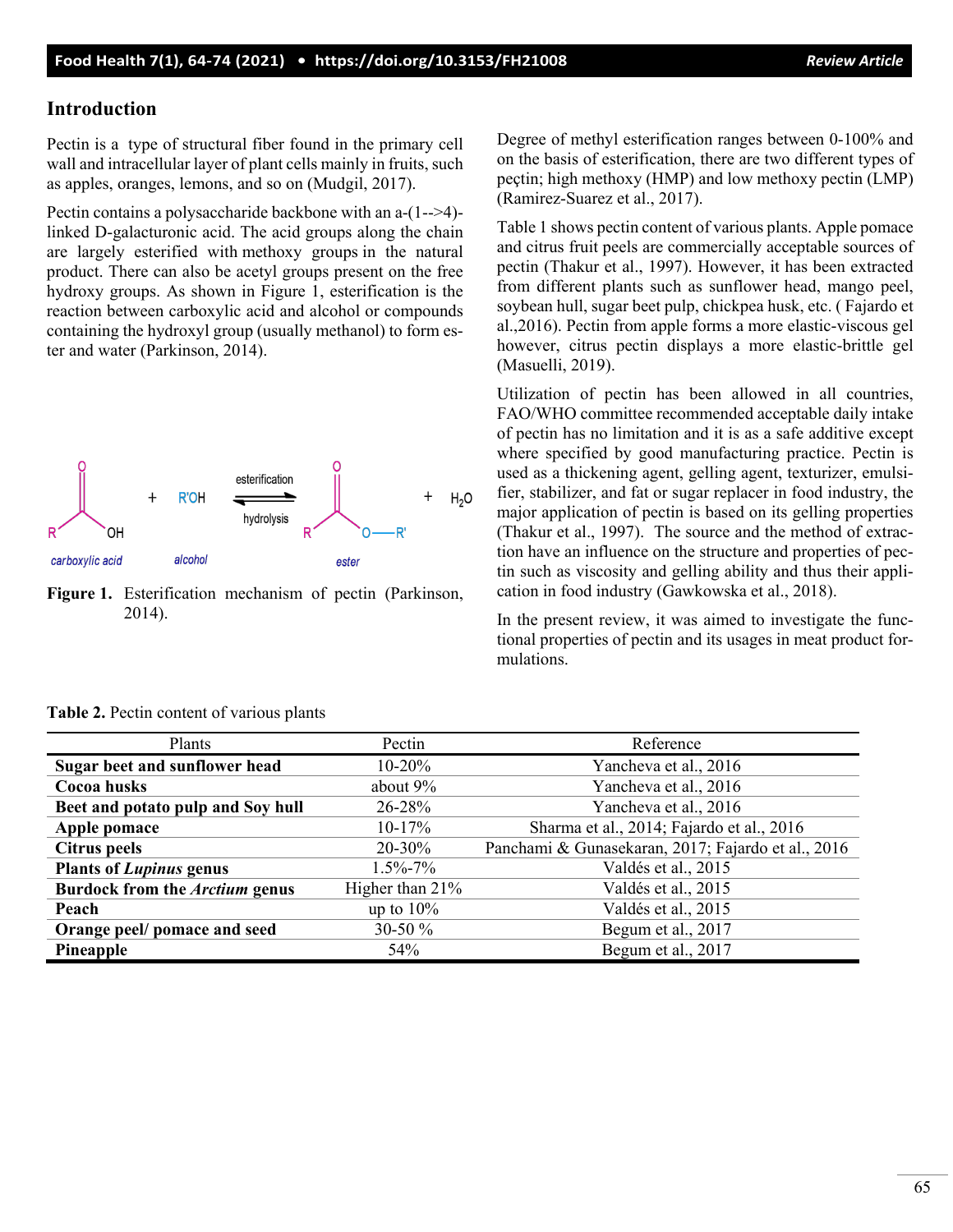# **Pectin Extraction Methods**

According to the previous studies, some parameters mainly pH, time and temperature influence pectin extraction (Yapo et al., 2007; Fathi et al., 2012). Pectin can be extracted by various methods from the cell-wall material in laboratoryscale such as cold/hot water or buffer solutions, cold diluted sodium hydroxide, cold/hot solutions of chelating agents and hot diluted acids (Levigne et al., 2002). Figure 2 shows an optimized method of pectin extraction. Pectin can have physical harm in structure when extracted fully by acidic extraction and acid extraction of pectin has no environmental safety. Therefore, the combination of acid extraction and other methods is used. In recent years, searching for alternative methods that have fewer disadvantages is continued such as using microbial enzymes or enzyme complexes and ultrasound-assisted, ohmic- assisted, microwave-assisted, etc. extractions (Ptichkina et al., 2008; Gavahian et al., 2019). As an example, sonication of pectin leads to increased antioxidant capacity, 200 W and 400 W sonicated pectin have higher oxygen radical absorbance capacity and FRAP values than native pectin. Therefore, ultrasound offers an effective and green process for pectin transformation and creation of antioxidant potent pectin products (Ogutu and Mu, 2017).

# **Characteristics of Pectin**

# *Solubility and Dispersibility*

There are two types of pectin depending on the solubility: water-soluble and water-insoluble pectin. This property is determined by the number and distribution of methoxy groups and the degree of polymerization. It means that a decrease in molecular weight and an increase the (degree of esterification) DE cause to increase solubility increases. Other parameters that have an impact on solubility are pH, temperature, and the nature and concentration of the solute present (Axelos and Thibault, 1991).

Dispersibility means the ease of solubilization of pectin, which is more important than solubility. When dry powdered of pectin added to water, attends to hydrate rapidly and forming clumps (Kachare et al., 2020). Formation of the clump can be prevented by using water-soluble carrier material with dry powdered pectin or improving the dispersibility of pectin by mixing (5/10 parts by weight) fine-powdered sugar or Dglucose (the common dispersing agents) and pectin (Axelos and Thibault, 1991).

# *Gelation*

Gelation is the most unique property of peçtin, pectin forms gels in the presence of  $Ca^{2+}$  ions or sugar and acid also traps the liquid by forming a three-dimensional network due to the

merging or cross-linking of long polymer chains (Narasimman and Sethuraman, 2016). Two different pectin types form gels under completely different conditions. The ester group is less hydrophilic than the carboxyl group; therefore, HMP makes gel at a higher temperature than the LMP. Low methoxy pectin forms gel in pH (2-6) and presence of divalent ions such as calcium, high methoxy pectin forms a gel in the presence of sugar  $(50\%)$  and acid (pH: 3.1-3.6) (Narasimman and Sethuraman, 2016).



**Figure 3.** An optimized method for pectin extraction (Sharma et al., 2014)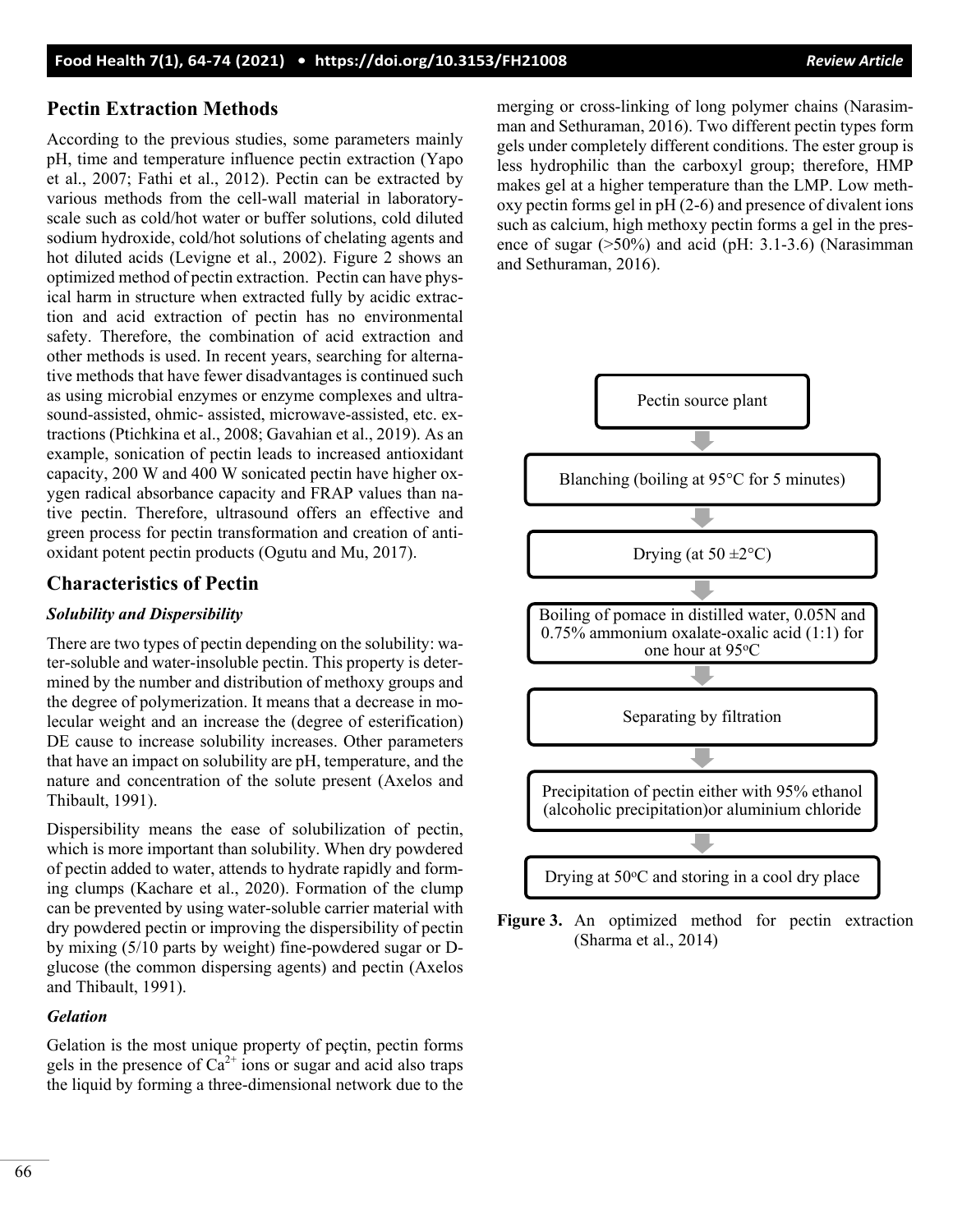| <b>Sources</b>  | <b>Methods</b>                             | Yield |
|-----------------|--------------------------------------------|-------|
| Sugar beet pulp | Citric acid, 99°C                          | 23.95 |
| Watermelon      | HCl, $85^{\circ}$ C                        | 19.75 |
| seed            |                                            |       |
| Tomato peel     | Oxalic acid and ammonium ox-               | 32.0  |
|                 | alate, $90^{\circ}$ C                      |       |
|                 | (two steps $24$ and $12$ h)                |       |
| Mango peel      | Sulfuric acid in the water, 90 $\degree$ C | >70   |
| Sunflower head  | Sodium citrate, 85 °C                      | 16.90 |

**Table 3.** The yield of pectin extraction methods (Vales et al., 2015)

#### *Pectin as Emulsifier*

Emulsions assist encapsulation of the bioactive compounds. Depending on the disperse phase, there are two types of liquid emulsion: oil droplet in water (O/W) and water droplet in oil (W/O). Meat emulsion is an example of O/W emulsion, margarine and butter, by contrast are examples of W/O emulsion (Fajardo et al., 2016). A multiple (double) emulsion system defined as 'emulsion in emulsion', in which oil-in-water (O/W) and water-in-oil (W/O) are together. For example in W1/O/W2 double emulsion, W1 and W2 are internal and external water phases respectively, there are two different interface layers W1-O (internal water droplets are surrounded by oil) and O-W2 (oil droplets are surrounded by water (Öztürk et al., 2016).

Emulsifiers are used to mix two liquids that are normally immiscible for manufacturing desirable products. Emulsifiers divided into small-molecular surfactants (lecithin, etc.) and macro-molecular emulsifiers (proteins and plant-based polymers such as soy polysaccharide, pectin, etc.). Good emulsifiers should have low molecular weight, rapidly reduce the interfacial tension and soluble in the external phase. Pectin has been reported to exhibit surface-active property in oil-water interface and thereby stabilizing the oil droplets in emulsion systems (Funami et al., 2007)

O/W emulsion is stabilized by steric and electrostatic interaction of pectin. Pectin improves the stability of emulsion, with the addition of pectin viscosity of the emulsion increased, therefore movement of oil droplets are limited. Molecular weight effects emulsifying capacity of pectin. Small emulsion droplets are efficiently stabilized by low molecular weight pectin. Researches also indicated that pectin increases colloidal binding and coagulation of soluble proteins. The high molecular weight of pectin is an important factor that prevents protein coagulation. Many factors may influence the interactions, such as DE of pectin, pH and processing conditions.

Pectins can stabilize the protein in acidic media through conjugation or complexation. The rate of structure development in pectin gels depends on temperature, pectin concentration and hydration of pectin. (Axelos and Thibault, 1991; Yapo et al., 2007; Fajardo et al., 2016)

Pectin-protein molecules form a network that surrounded oil droplets in emulsion based food products. Nowadays, pectin is used in emulsified low-fat meat products, dairy products, etc. (Masuelli, 2019).

# **Usage of Pectin in Meat Products**

Depending on the functional properties such as gelling ability, water binding ability and acting as an emulsifier pectin is one of the natural ingredients for healthy meat products formulations. Pectin is widely used in meat products to form a gel and/or as a thickener. This property is related to the size, shape, chain length and total negative charge in galacturonic acid structure of pectin molecule.

The interactions between pectin and meat proteins showed in Figure 3, 4 and 5. Actin interacts with pectin through eighteen amino acids; there are eight H-bonds that play an important role in the correct positioning of pectin into the actin surface (Figure 3). Myosin interacts with pectin through thirteen amino acid and twelve H-bonds play an important role in the correct positioning of pectin into the myosin surface (Figure 4). Collagen interacts with pectin through thirteen amino acid and a total of six H-bonds play an important role in the correct positioning of pectin into the collagen surface (Figure 5).



**Figure 3.** Complex structure pectin + actin (Ahmad et al., 2020)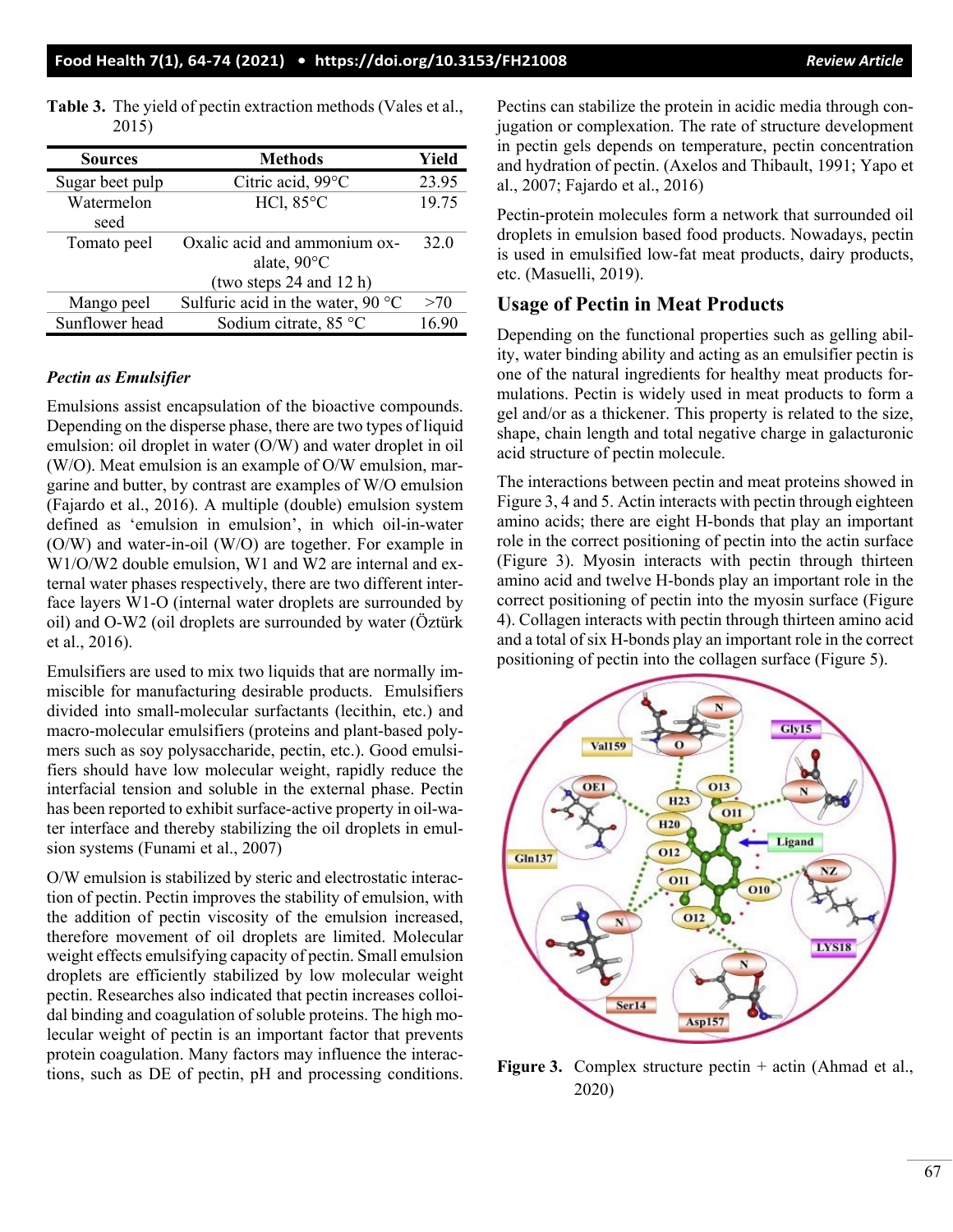

**Figure 4.** Complex structure pectin + myosin (Ahmad et al., 2020)



**Figure 5.** Complex structure pectin + collagen (Ahmad et al., 2020)

Myofibrillar proteins represent the functional part of meat proteins, they are extracted from the muscle tissue, followed by the accumulation around oil droplets and/or participation in the formation of a three-dimensional network gel during meat processing, ultimately contributing to improved emulsion stability, water-holding capacity (WHC), and texture of meat products. The examination of zeta potential and hydrodynamic size has demonstrated that histidine inhibits the aggregation of myosin and increases the solubility of myosin. Recently, it was highlighted that both lysine and arginine improve the water holding capacity and texture. The myosin molecule has an asymmetric structure with two globular heads and a rod-like tail. It associates with insoluble fibers through electrostatic tail-to-tail interaction under physiological conditions. Consequently, pectin has a good interaction with meat proteins based on the H-bond formation and free binding energy (Ahmad et al., 2020).

#### *Film/Coating*

Films or coatings are defined as a layer on the food surface or placed between food components (Korkmaz, 2018). Their function is to extend the shelf life of the products and provide a barrier against various hazards. Films should provide mechanical properties and restrict the migration of gas in food wrapping and/or coating. Edible films can represent physical protection, reduction of moisture and lipid transition, limit absorption of oxygen, improve handling features and can be contacted directly with food. Some natural components such as carbohydrates and proteins are used for the manufacturing of films, which have nutritional value, biodegradability, and environmental compatibility (Maftoonazad et al., 2007). Pectin and its derivatives are used in many biodegradable packaging materials that serve as moisture, oil, and aroma barrier, reduce respiration rate and oxidation of food (Ciolacu et al., 2014). Pectin-based edible films and coatings, either alone or enriched with antimicrobial and antioxidant substances, were investigated in meat and meat products (Tural et al., 2017).

Edible films are developed to be used as carrier for additive with specific functions such as anti-browning, antimicrobial agents, texture enhancers, nutrients, probiotics, and flavors (Falguera et al., 2011). As an additional barrier against pathogenic and spoilage microorganisms, antimicrobials are incorporated into edible films to inhibit food surface contamination. Ravishankar et al., (2012) are investigated the incorporation of carvacrol and cinnamaldehyde as antimicrobials into films against *Listeria monocytogenes* on contaminated ham and bologna. The effectivity of pectin films on ham was more than bologna (Ravishankar et al., 2012). Borges et al., (2016) evaluated the effect of free nisin and nisin-loaded pec-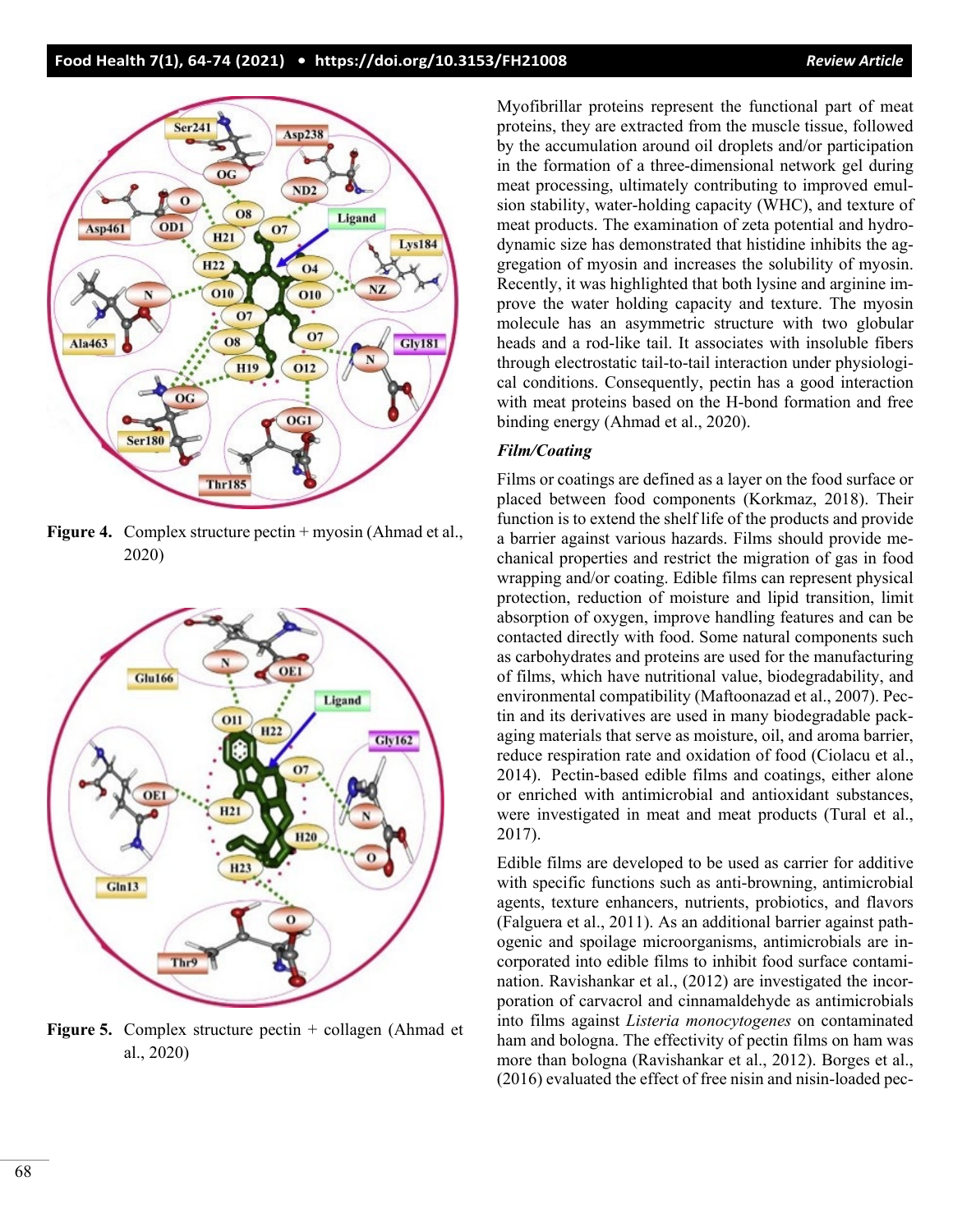tin nanoparticles on the growth rate of *Listeria innocua* in fermented pork meat model at different temperatures and fermentation conditions during 96 hours. Using both nisin and nisin-loaded pectin nanoparticles had significant inhibition effect on *Listeria innocua* (Borges et al., 2016).

Casings prepared with pectin or combination of gelatin/sodium alginate have been used for sausage production. Sensory analysis of sausages indicated that pectin casings were more preferred to gelatin/sodium alginate casings for sausages (Liu et al., 2007). Kang et al., (2007) studied the physicochemical, microbiological and sensory quality of irradiated cooked pork patties coated with pectin containing green tea leaf extract, found that lipid oxidation and microbial growth decreased in coated samples.

# *Pectin as Fat Substitution*

Fat has an important role in meat products, including stabilizing meat emulsions, increasing cooking yield and water holding capacity, and improving texture. Fat also has an impact on binding, rheological and structural properties of meat products. However, high-fat diets are related to obesity, high blood pressure, cardiovascular and coronary heart diseases (Choi et al., 2016). Three different techniques can be applied to reduce the fat content in meat product formulations; changing the chemical composition of the carcass, using meat with low-fat content (manipulating animal raw materials or selecting lean meat) and using fat substitutes. Different fat substitutes have been used to ensure the functionality of fat. Substitutes derived from carbohydrates are generally hydrophilic because they have large number of hydrogen bonds with water, which forms an emulsion system on the targeted food tissue (Schmiele et al., 2015; Tufeanu and Tita, 2016).

Using pectin can be considered a feasible way to replace or reduce animal fat in meat products. Méndez-Zamora et al. (2015) studied the effect of substitution of animal fat with different formulations of pectin and inulin on chemical composition, textural, and sensory properties of emulsion type sausages and they recorded combined using of 15% pectin and 15% inulin could be used as animal fat replacer.

Effects of carrageenan and/or pectin gel (20%) were evaluated in low-fat beef frankfurters, frankfurters formulated with either carrageenan or carrageenan/ pectin gel had acceptable sensory scores (Candogan and Kolsarıcı, 2003). In another study, different fat replacers were investigated in low-fat frankfurters. According to the results, the emulsion stability of the batter was affected in different way due to the addition of different hydrocolloids. Samples including 1% pectin concentration had the highest cooking yield and water holding capacity (WHC) similar to control. TBA values decreased by addition of 0.5% pectin. Sensory analysis showed that one of the closest samples to the control were 0.5% pectin by the consumers (Jafarzadeh Yadegari, 2015). Han and Bertram (2017) evaluated using pectin in fat-reduced pork meat model system; pectin added samples showed similar properties with the normal fat controls.

Replacing pork back fat with 35% olive oil resulted positive scores in sensory characteristics when 0.45% of pectin was added (Pappa et al., 2000).

The substitution of 5% mango peel pectin to fat content in Chinese sausage enhanced color and conserve the physical qualities as well as sensory attribute

Plant sources containing pectin were also used in meat industry. Apple pomace was used in different meat products such as chicken sausages (Yadav et al., 2016), buffalo meat sausage (Younis and Ahmad, 2015) and reduced-fat chicken sausages (Choi et al., 2016). All these studies showed an increment in cooking yield, WHC, emulsion stability. Çoksever (2009) investigated the effects of bitter orange albedo at different concentrations on the quality of naturally fermented Turkish style sausages and results were similar to pectin uses studies. Decreasing in weight loss and increasing in cooking yield were observed by the addition of 1% soy hull pectin in both fresh and frozen/thawed beef patties while TBARS value, statistically not affected and sensory scores were similar to control (Kim et al. 2016).

#### *Pectin Assisted Phosphate-Free Meat Products*

Phosphates are multi-functional and low-cost compounds. Phosphates enhance product yield by increasing water holding capacity, flavor, and texture as well as having antioxidant functions as a metal chelating agent. However, researches show that high phosphate intake has several health risks. Therefore, there is a trend for reducing the amount of use in formulations or replacing them with natural components that meet their effects (Tabak et al., 2019). In phosphate free meat products, natural calcium powders are widely used as alkaline ingredients to increase the pH value of products. Since low methoxy pectins form gels through calcium ions, low methoxy pectin is a promising additive for phosphate free meat product formulations. Besides this due to its water-binding property pectin can assist or enhance water-binding properties of phosphate reduced and phosphate free meat products (Ko et al., 2014; Cho et al. 2017; Cho et al. 2018).

Tabak et al., (2019) showed combined using of eggshell powder with pectin or carrageenan enhanced the technological and sensory qualities of phosphate free chicken patties.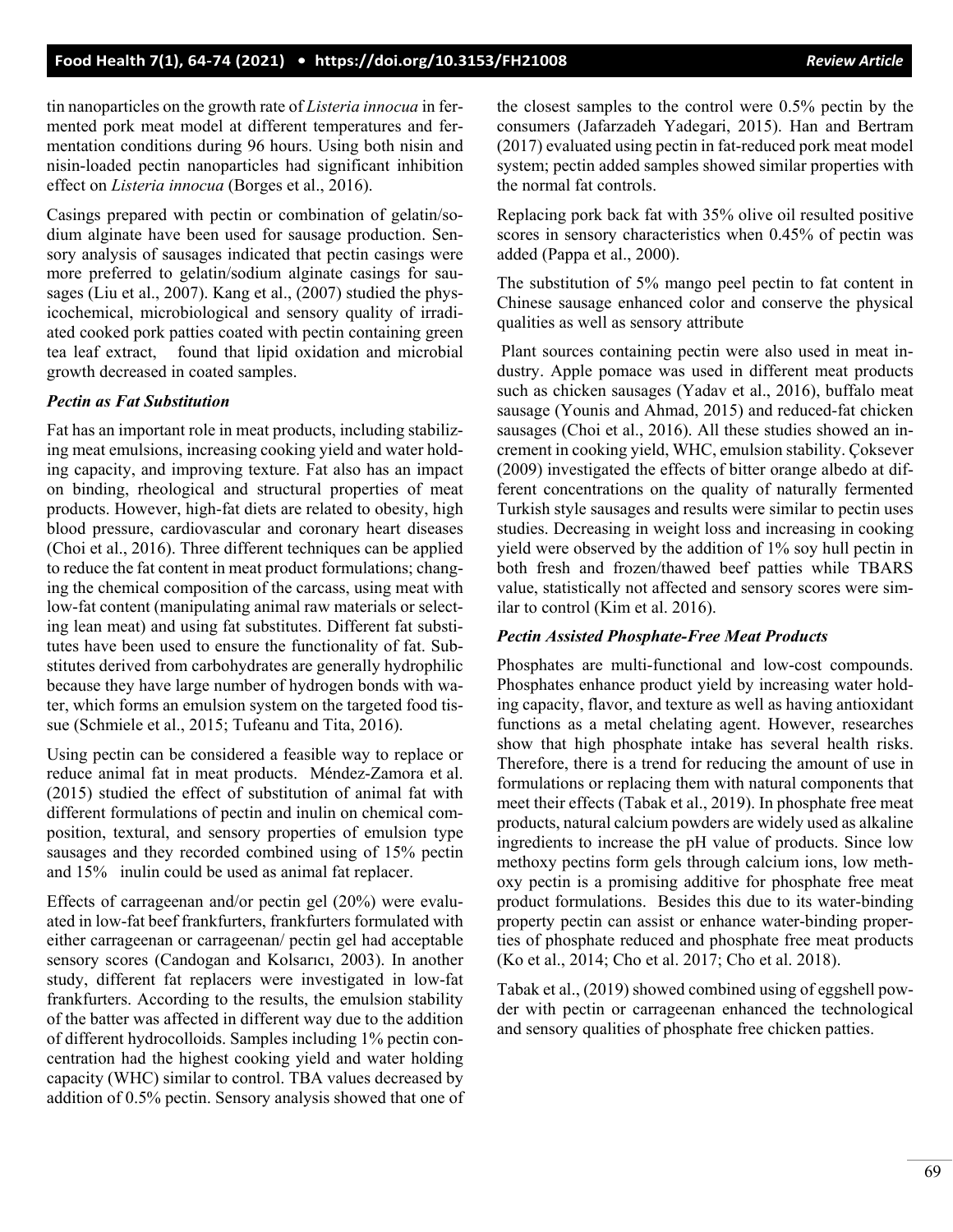# *Using Pectin in Restructured Meat Products*

Pectin specially amidated low methoxy pectin (ALMP) have certain functionality in gel products. ALMP is an anionic carbohydrate that its anionic groups interact with the cationic groups of protein and hydrogen bonds consequently, increase the functional and mechanical properties of protein systems. Therefore, its addition can affect the gelling process, depending on concentration and raw matter (Ramirez-Suarez et al., 2017). Gel matrix is formed by binding small pieces of meat as a result of solubilizing myofibrillar proteins in restructured meat products. Addition of pectin can improve one or more properties of solid food (patties) such as cohesion, firmness, juiciness, freeze/thaw stability or texture resistance to shrinking during cooking (Deo et al., 2019). Urestia et al., (2003) used different concentrations of ALMP for producing restructured fish to improve the quality properties of surimi. Results observed that 5% of ALMP decreased expressible water content in restructured products. 1% concentration of ALMP recommended to improved texture and gel strength in restructured fish (Urestia et al., 2003). Ramirez-Suarez et al., (2017) evaluated the effects of different concentration ALMP pectin on quality properties of jumbo squid (*Dosidicus gigas*) muscle gels due to the low functionality of muscle proteins and limited use. Texture was improved by adding ALMP. The highest WHC was shown in samples contain 3% ALMP compared to control (Ramirez-Suarez et al., 2017). As shown in Table 3 besides other properties, pectin has potential as a preservative, carrier of materials, and provides good rheological properties.

# *Health Benefits of Pectin*

Pectin presents cholesterol-lowering, serum glucose-lowering and anti-cancer activities due to the specific structural domains, carrying bioactive properties. Pectin as soluble fiber decreases blood serum total cholesterol and low-density lipoprotein cholesterol, without having any effect on high-density lipoprotein cholesterol. Pectin has a good potential in food delivery, pectic-oligosaccharides obtained in a refined form from apple pomace presented prebiotic effects, which contribute to a healthy environment (Naqash et al., 2017). Pectin reduces blood sugar when consumed with food and studies have shown that pectin reduces the risk of some cancer types. For example, studies showed that extraction of pectin from citrus fruits prevents the formation of spontaneous prostate cancer cells in the body. These studies have also demonstrated the relationship between pectin and decreasing the risk of prostate cancer (Çoksever, 2009).

| <b>Products</b>                                       | <b>Applications</b>                              | <b>Results</b>                                                                   | <b>References</b>               |
|-------------------------------------------------------|--------------------------------------------------|----------------------------------------------------------------------------------|---------------------------------|
| Beef, chicken filet,<br>shrimps and whiting<br>(fish) | Edible film containing pectin<br>for freshness   | High sensitivity to gaseous<br>amines and good standard<br>degradation markers   | Dudnyk et al., 2018             |
| Raw-fermented sausage                                 | Incorporation of 3% pectin                       | Similar rheological properties as<br>the full-fat control                        | Zeeb et al., 2018               |
| Emulsion-type sausage                                 | Incorporation of 1.88%<br>pectin                 | Higher in softening value                                                        | Zeeb et al., 2018               |
| Meat batter                                           | 15% inulin and 15% pectin<br>as a fat replacer   | No effects on physical properties                                                | Silva-Vazquez et al., 2018      |
| Raw beef meat                                         | Edible pectin-fish gelatin<br>films              | Improving oxygen barrier and<br>delaying the lipid oxidation                     | Bermúdez-Oria et al., 2019      |
| Meat sausage                                          | LM pectin( $4\%$ )-encapsulated-<br>fat          | Preventing fat digestion and ab-<br>sorption/improving texture                   | Santiaguín-Padilla et al., 2019 |
| Hamburger patty<br>(semi-finished products)           | Alginate-pectin with whey<br>protein concentrate | Inhibiting lipid oxidation,<br>$im-$<br>proving tenderness and better<br>quality | Barybina et al., 2019           |
| Fresh pork loin                                       | Nanoemulsion loaded pectin<br>edible coating     | The best preservation and stability<br>in 15 days 4°C                            | Xiong et al., 2020              |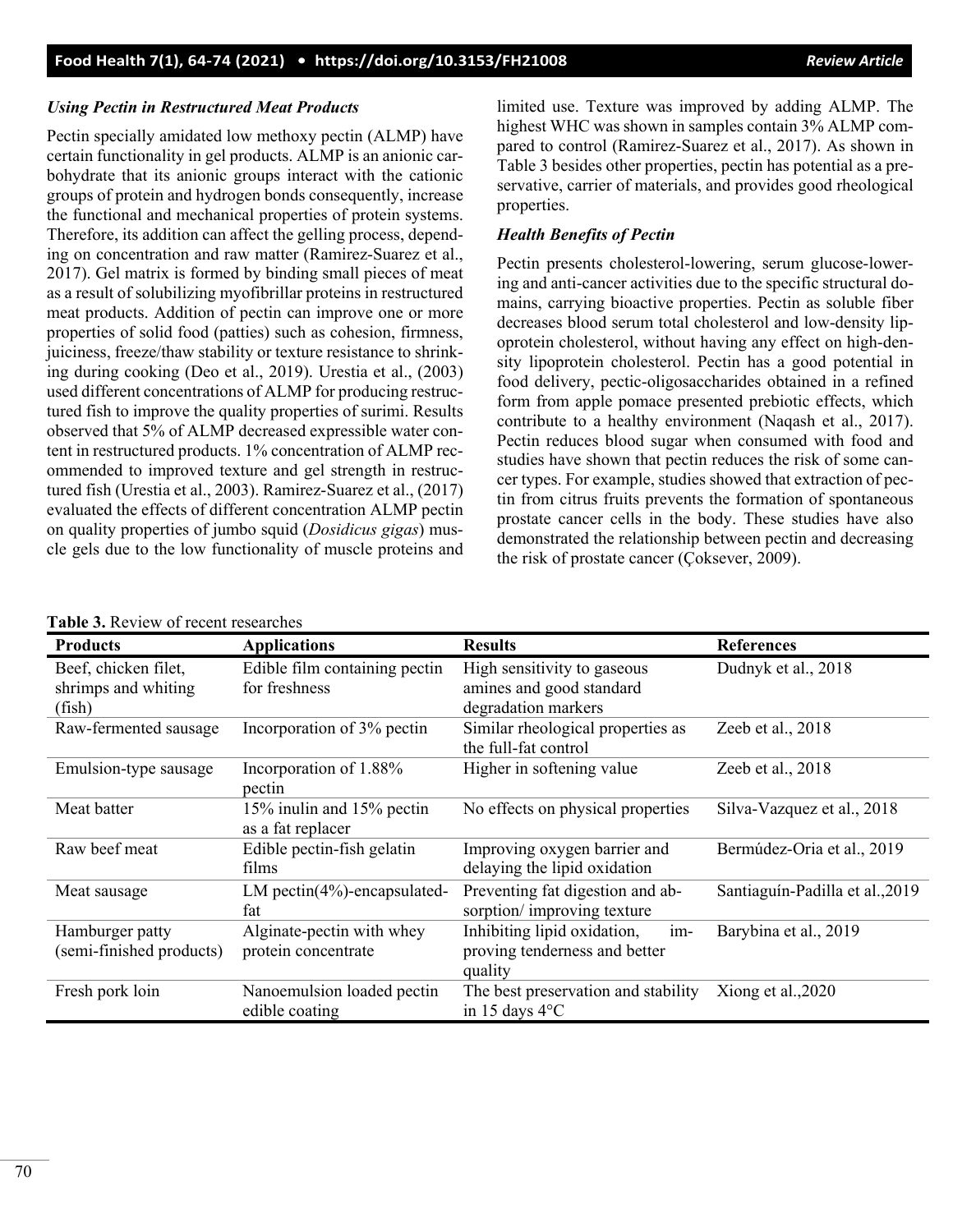# **Conclusion**

Pectin is a water-soluble fiber and used in food industry as emulsifier, stabilizer, gelling, and thickening agent. Pectin presents in the cell walls of most plants, apple pomace and citrus peel are the two major sources of commercial pectin. Pectin extraction is a multiple-stage process in which hydrolysis and extraction of the pectin macromolecules from plant tissue and their solubilization takes place under the influence of different factors. Pectin has been used successfully for many years in food industry as a thickening, gelling agent and a stabilizer. Consumers have preferred products with natural additives while having the sensory properties of traditional food. Pectin is one of the promising natural additives for low fat meat products and also can be used in phosphate free formulations and emulsion type products due to the gelling and water binding ability. Pectin edible films incorporated with natural antimicrobials have potential application in preservation as active packaging materials for meat products.

# **Compliance with Ethical Standard**

**Conflict of interests:** The authors declare that for this article they have no actual, potential or perceived the conflict of interests.

**Ethics committee approval:** The authors declare that this study does not require ethical permission.

**Funding disclosure:** -

**Acknowledgments:** -

**Disclosure:** -

# **References**

**Ahmad, S. S., Khalid, M., Younis, K. (2020).** Interaction study of dietary fibers (pectin and cellulose) with meat proteins using bioinformatics analysis: An In-Silico study. *LWT-Food Science and Technology*, 119, 108889. <https://doi.org/10.1016/j.lwt.2019.108889>

**Axelos, M. A., Thibault, J.-F. (1991)**. The chemistry of lowmethoxyl pectin gelation. In R. H. Walter (Ed.), The chemistry and technology of pectin (pp. 109-118). Academic Press. ISBN: 9780127338705 <https://doi.org/10.1016/B978-0-08-092644-5.50011-X>

**Barybina, L.I., Oboturova, N.P., Datsko, V.A., Nagdalian, A.A., Kopchekchi, M.E., Ozheredova, N.A., Simonov, A.N. (2019).** Hamburger patty development with alginatepectin meat emulsion. *Journal of Hygienic Engineering and Design*, 29, 111-118.

**Begum, R., Aziz, M.G., Yusof, Y., Burhan, M. (2017).** Extraction and characterization of pectin from jackfruit (*Artocarpus heterophyllus* Lam) waste. *Journal of Pharmacy and Biological Science*, *12*(6), 42-49.

**Bermúdez-Oria, A., Rodríguez-Gutiérrez, G., Rubio-Senent, F., Fernández-Prior, Á., Fernández-Bolaños, J. (2019).** Effect of edible pectin-fish gelatin films containing the olive antioxidants hydroxytyrosol and 3, 4 dihydroxyphenylglycol on beef meat during refrigerated storage. *Meat science*, *148*, 213-218.

<https://doi.org/10.1016/j.meatsci.2018.07.003>

**Borges, A., Krivorotova, T., Barreto A.S., Fraqueza, M.J. (2016)**. Effect of nisin-loaded pectin nanoparticles on the survival of Listeria innocua in a meat model. In 62nd International Congress of Meat Science and Technology, Bangkok, Thailand.

**Candogan, K., Kolsarici, N. (2003).** The effects of carrageenan and pectin on some quality characteristics of low-fat beef frankfurters. *Meat Science*, 64, 199-206. [https://doi.org/10.1016/S0309-740\(02\)00181-X](https://doi.org/10.1016/S0309-740(02)00181-X) 

**Cho, M.G., Bae, S.M., Jeong, J.Y. (2017)**. "Eggshell and oyster shell powder as alternatives for synthetic phosphate: Effects on the quality of cooked ground pork products", *Korean Journal for Food Science of Animal Resources*, 37(4), 571.

<https://doi.org/10.5851/kosfa.2017.37.4.571>

**Cho, M.G., Jeong, J.Y. (2018)**. Effects of Calcium Powder Mixtures and Binding Ingredients as Substitutes for Synthetic Phosphate on the Quality Properties of Ground Pork Products. *Korean Journal for Food Science of Animal Resources*, 38(6), 1179-1188.

<https://doi.org/10.5851/kosfa.2018.e49>

**Choi, Y.S., Kim, Y.B., Hwang, K.E., Song, D. H., Ham, Y.K., Kim, H.W., Sung, J.M., Kim, C.J. (2016)**. Effect of apple pomace fiber and pork fat levels on quality characteristics of uncured, reduced-fat chicken sausages. *Poultry Science*, 95(6), 1465-1471. <https://doi.org/10.3382/ps/pew096>

**Ciolacu, L., Nicolau, A.I., Hoorfar, J. (2014)** Global Safety of Fresh Produce. A Handbook of Best Practice, Innovative Commercial Solutions and Case Studies. Sawston, UK: Woodhead Publishing Limited. ISBN: 9781782420187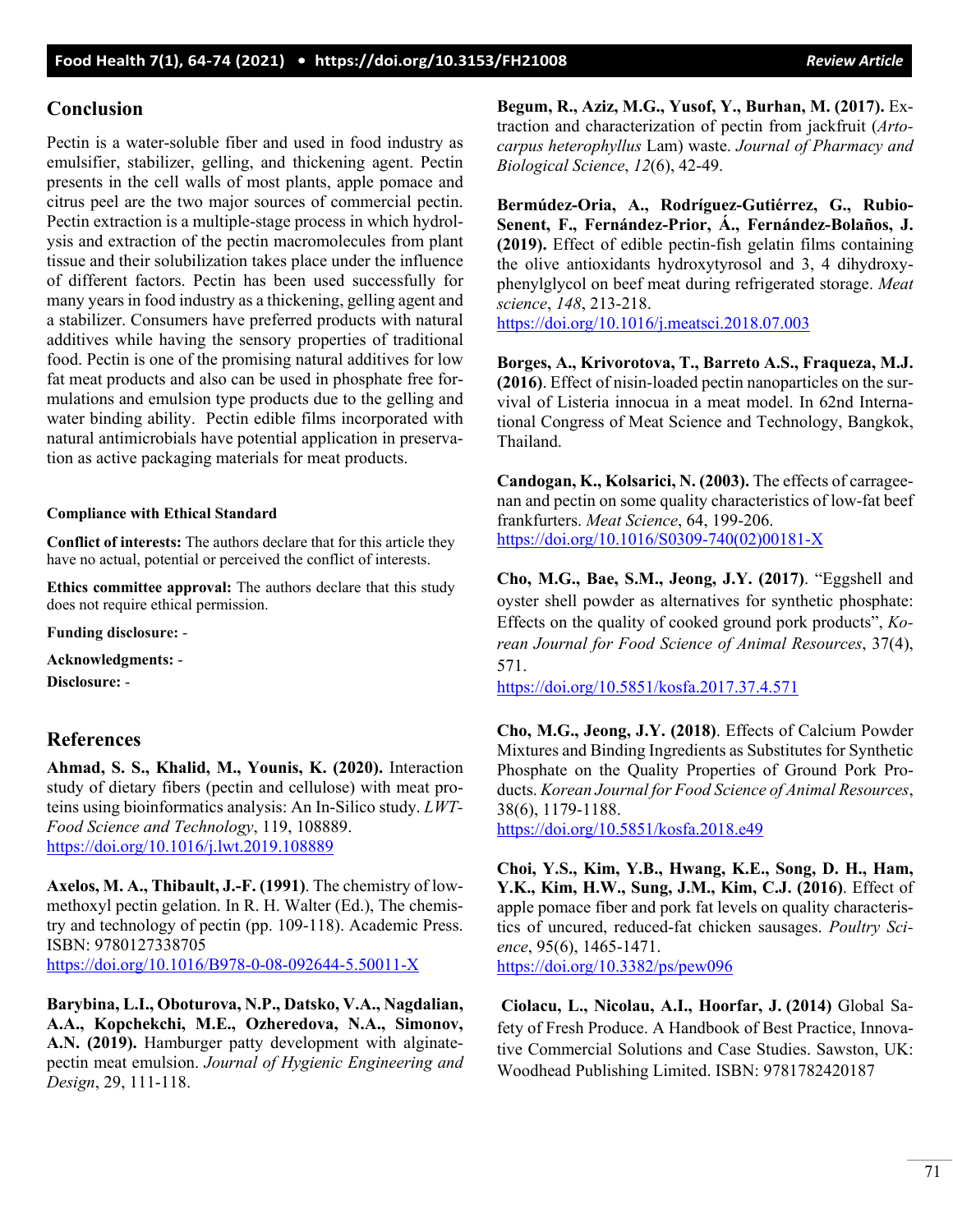**Çoksever, E. (2009)**. Effect of Bitter Orange Albedo Addition at Different Concentrations on Quality of Naturally Fermented Turkish Style Sausages. M.D Thesis, Department of Food Engineering, Selcuk University.

**Deo, P., Li, Y., Chatterjee, T., Stempek, R. (2019)**. Blends of Okara and a Fiber - Containing Pectin Product. The United States Patent Application Publication. Pub. No.: US 2019 / 0021383 A1.

**Dudnyk, I., Janeček, E.R., Vaucher-Joset, J., Stellacci, F. (2018).** Edible sensors for meat and seafood freshness. *Sensors and Actuators B: Chemical*, 259, 1108-1112. <https://doi.org/10.1016/j.snb.2017.12.057>

**Fajardo, S., García-Galvan, R.,F., Barranco, V., Galvan, J.C., Batlle, S.F. (2016).** Role of Pectin in Food Processing and Food Packaging. Intech, I (tourism), 13. <https://doi.org/10.5772/57353>

**Falguera, V., Quintero, J.P., Jiménez, A., Muñoz, J. A., Ibarz, A. (2011).** Edible films and coatings: structures, active functions and trends in their use. *Trends in Food Science & Technology,* 22(6), 292-303. <https://doi.org/10.1016/j.tifs.2011.02.004>

**Fathi, B., Maghsoudlou, Y., Ghorbani, M., Khomeiri, M. (2012)**. Effect of pH, temperature and time of acidic extraction on the yield and characterization of pectin obtained from pumpkin waste. *Journal of Food Research*, 22(4), 465-475.

**Funami, T., Zhang, G.Y., Hiroe, M., Noda, S., Nakauma, M., Asai, I. (2007).** Effects of the proteinaceous moiety on the emulsifying properties of sugar beet pectin. Food Hydrocolloids. 21(8), 1319-1329. <https://doi.org/10.1016/j.foodhyd.2006.10.009>

**Gavahian, M., Munekata, P.E.S., Eş, I., Lorenzo, J.M., Mousavi Khaneghah, A., Barba, F.J. (2019)**. Emerging techniques in bioethanol production: From distillation to waste valorization. *Green Chemistry*, 21(6), 1171-1185. <https://doi.org/10.1039/c8gc02698j>

**Gawkowska, D., Cybulska, J., Zdunek, A. (2018).** Structure-related gelling of pectins and linking with other natural compounds: A review. *Polymers*, 10(7), 762. <https://doi.org/10.3390/polym10070762>

**Han, M., Bertram, H. C. (2017)**. Designing healthier comminuted meat products: Effect of dietary fibers on water distribution and texture of a fat-reduced meat model system. *Meat Science*, 133, 159-165.

http[s://doi.org/10.1016/j.meatsci.2017.07.001](https://doi.org/10.1016/j.meatsci.2017.07.001)

**Jafarzadeh, Y.R. (2015)**. Thermal Properties Of Different Fat Replacers Used In Frankfurter Production And Their Effects On Product Quality. M.D Thesis, Department Of Food Engineering, Hacettepe University.

**Kachare, D. S., Ghadge, P.K., Sachin S.M. (2020).** Role of Citrus Pectin in Biological Activity:A Rewiev, *Journal of Pharmacovigilance and Quality Assurance.* 2(1), 1-10.

**Kang, H.J., Jo, C., Kwon, J.H., Kim, J.H., Chung, H.J., Byun, M.W. (2007)**. Effect of a pectin-based edible coating containing green tea powder on the quality of irradiated pork patty. *Food Control*, 18(5), 430-435. <https://doi.org/10.1016/j.foodcont.2005.11.010>

**Kim, H.-W., Miller, D.K., Lee, Y.J., Kim, Y.H.B. (2016)**. Effects of soy hull pectin and insoluble fiber on physicochemical and oxidative characteristics of fresh and frozen/thawed beef patties. *Meat Science*, 117, 63-67. <https://doi.org/10.1016/j.meatsci.2016.02.035>

**Ko, K., Lee, E., Baek, H., Son, M., Jeon, J., Jung, Y., Lim, E. (2014)**. "Processed Meat Product Wıthout Added Phosphate, And Method Of Producıng Same", United States Patent Application Publication. Pub. No.: US 2014/0134319 A1.

**Korkmaz, F. (2018)**. Edible Films-Coatings and The Use in Aquaculture. *Atatürk University Journal of the Agricultural Faculty*, 49(1), 79-86. <https://doi.org/10.17097/ataunizfd.333596>

**Levigne, S., Ralet, M.-C., Thibault, J.-F. (2002)**. Characterization of pectin extracted from fresh sugar beet under different conditions using an experimental design. *Carbohydrate Polymers*, 49(2), 145-153. [https://doi.org/10.1016/S0144-8617\(01\)00314-9](https://doi.org/10.1016/S0144-8617(01)00314-9)

**Liu, L., Kerry, J.F., Kerry, J.P. (2007)**. Application and assessment of extruded edible casings manufactured from pectin and gelatin/sodium alginate blends for use with breakfast pork sausage. *Meat Science*, 75(2), 196-202. <https://doi.org/10.1016/j.meatsci.2006.07.008>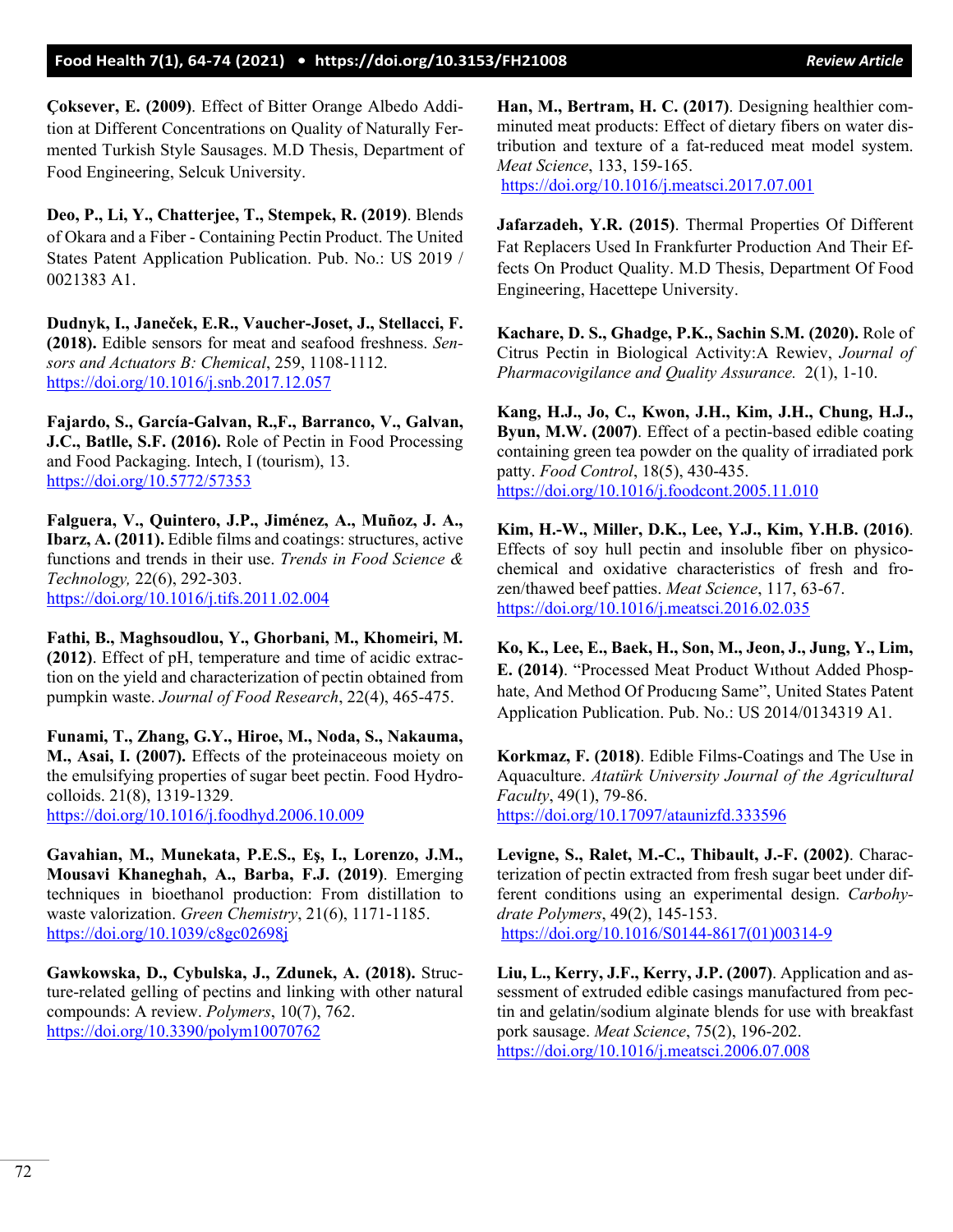**Maftoonazad, N., Ramaswamy, H.S., Marcotte, M. (2007)**. Evaluation of Factors Affecting Barrier, Mechanical and Optical Properties of Pectin-Based Films Using Response Surface Methodology. *Journal of Food Process Engineering*, 30, 539-563.

[https://doi.org/10.1111/j.1745-](https://doi.org/10.1111/j.1745-530.2007.00123.x)530.2007.00123.x

**Masuelli, M. (2019)**. Pectins: Extraction, Purification, Characterization, and Applications. Retrieved from [https://www.intechopen.com](https://www.intechopen.com/) (accessed 22.01.2020). <https://doi.org/10.5772/intechopen.78880>

**Méndez-Zamora, G., García-Macías, J.A., Santellano-Estrada, E., Chávez-Martínez, A., Durán-Meléndez, L. A., Silva-Vázquez, R., Quintero-Ramos, A. (2015)**. Fat reduction in the formulation of frankfurter sausages using inulin and pectin. *Food Science and Technology* (Campinas), 35(1), 25-31.

<https://doi.org/10.1590/1678-457X.6417>

**Mudgil, D. (2017).** The interaction between insoluble and soluble fiber. In *Dietary fiber for the prevention of cardiovascular disease* (pp. 35-59). Academic Press. ISBN: 9780128051306

<https://doi.org/10.1016/B978-0-12-805130-6.00003-3>

**Naqash, F., Masoodi, F.A., Rather, S.A., Wani, S.M., Gani, A. (2017).** Emerging concepts in the nutraceutical and functional properties of pectin—A Review. *Carbohydrate polymers*, *168*, 227-239. <https://doi.org/10.1016/j.carbpol.2017.03.058>

**Narasimman, P., Sethuraman, P. (2016)**. An overwiev on the fundamentals of pectin. *International Journal of Advanced Research*, *4*(12), 1855-1860. <https://doi.org/10.21474/IJAR01/2593>

**Ogutu, F.O., Mu, T.H. (2017).** Ultrasonic degradation of sweet potato pectin and its antioxidant activity *Ultrasonic Sonochemistry*, 38, 726-734. <https://doi.org/10.1016/j.ultsonch.2016.08.014>

**Öztürk, B., Urgu, M., Serdaroğlu, M. (2016)**. Egg white powder-stabilized multiple (Water-in-olive oil-in-water) emulsions as beef fat replacers in model system meat emulsions. *Journal of the Science of Food and Agriculture*, 97(7), 2075-2083.

<https://doi.org/10.1002/jsfa.8012>

**Panchami, P. S., Gunasekaran, S. (2017**). Extraction and Characterization of Pectin from Fruit Waste. *International Journal of Current Microbiology and Applied Sciences*, 6(8), 943-948.

https://doi.o[rg/10.20546/ijcmas.2017.608.116](https://doi.org/10.20546/ijcmas.2017.608.116)

**Pappa, I., Bloukas, J., Arvanitoyannis, I. (2000)**. Optimization of salt, olive oil and pectin level for low-fat frankfurters produced by replacing pork backfat with olive oil*. Meat Science*, 56(1), 81-88.

[https://doi.org/10.1016/s0309-1740\(00\)00024-3](https://doi.org/10.1016/s0309-1740(00)00024-3)

**Parkinson, D.R. (2014)**. Analytical Derivatization Techniques. Reference Module in Chemistry, Publisher: Molecular Sciences and Chemical Engineering. Edition: Vol 2 (Theory of Extraction Techniques), pp. 559-595. <https://doi.org/10.1016/B978-0-12-409547-2.11454-4>

**Ptichkina, N.M., Markina, O.A., Rumyantseva, G.N. (2008).** Pectin extraction from pumpkin with the aid of microbial enzymes. *Food Hydrocolloids*, 22(1), 192-195. <https://doi.org/10.1016/j.foodhyd.2007.04.002>

**Ramirez-suarez, J.C., Álvarez-armenta, A., García-sánchez, G. (2017).** Effect of amidated low-methoxyl pectin on physicochemical characteristics of jumbo squid (*Dosidicus gigas*) mantle muscle gels. *Food Tcehnology and Biotechnology* 55(3), 398-404.

**Ravishankar, S., Jaroni, D., Zhu, L., Olsen, C., Mchugh, T., Friedman, M. (2012**). Inactivation of *Listeria monocytogenes* on ham and bologna using pectin-based apple, carrot, and hibiscus edible films containing carvacrol and cinnamaldehyde. *Journal of Food Science,* 7(77), 377-382. [https://doi.org/10.1111/j.1750-](https://doi.org/10.1111/j.1750-3841.2012.02751.x)3841.2012.02751.x

**Santiaguín‐Padilla, A.J., Peña‐Ramos, E.A., Pérez‐Gallardo, A., Rascón‐Chu, A., González‐Ávila, M., González‐ Ríos, H., Islava‐Lagarda, T. (2019).** In vitro digestibility and quality of an emulsified meat product formulated with animal fat encapsulated with pectin. *Journal of Food Science*, 84(6), 1331-1339.

<https://doi.org/10.1111/1750-3841.14626>

**Schmiele, M., Nucci Mascarenhas, M.C.C., da Silva Barretto, A.C., Rodrigues Pollonio, M.A. (2015)**. Dietary fiber as fat substitute in emulsified and cooked meat model system. *LWT-Food Science and Technology*, 61(1), 105-111. <https://doi.org/10.1016/J.LWT.2014.11.037>